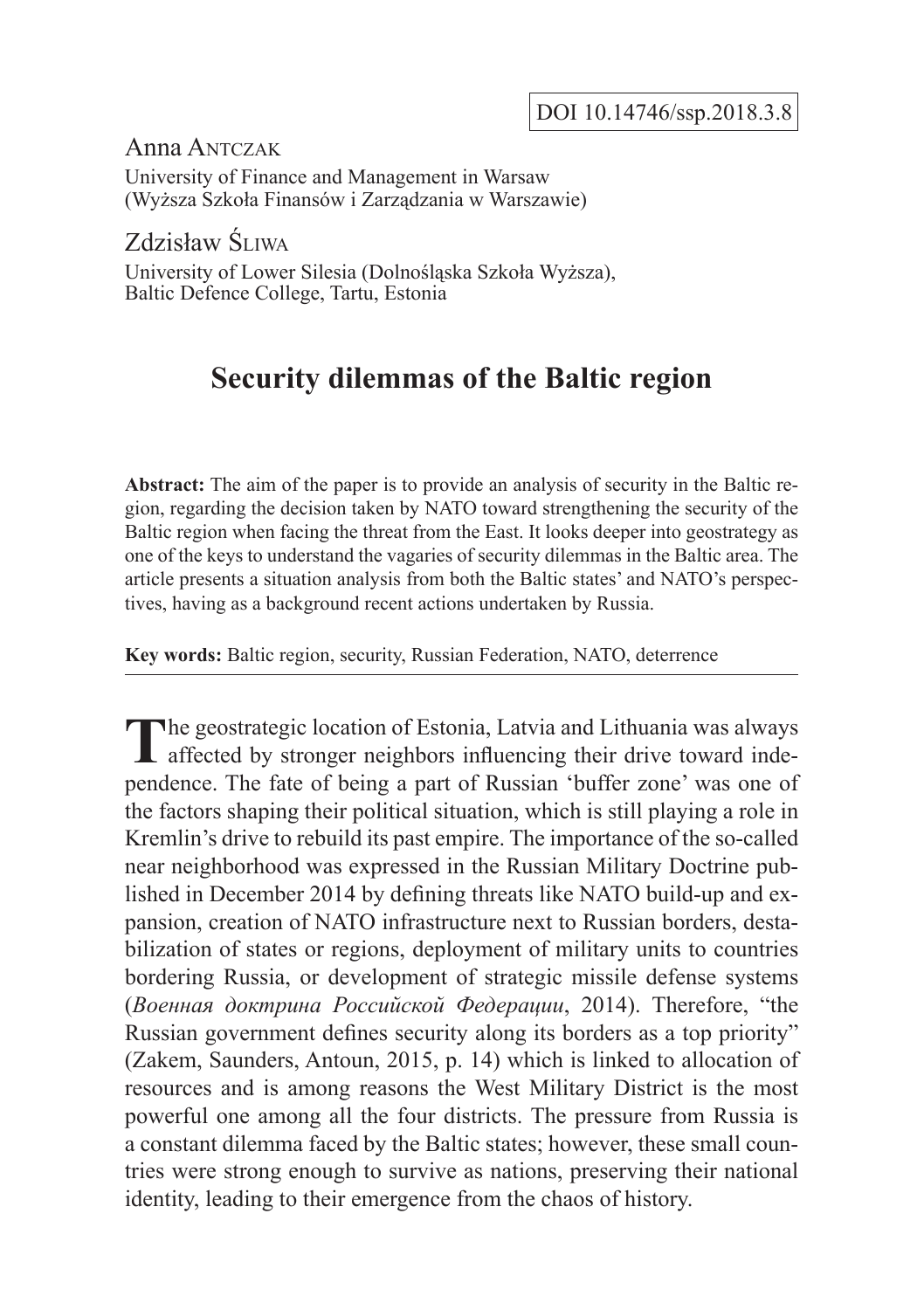The article will try to provide answers to the following questions: what is the geostrategic situation in the Baltic region?; what is the attitude of NATO towards the situation in the Baltic states?; and, what is the level of security in the Baltic region? The aim of the paper is to provide an evaluation of the decision taken by NATO toward strengthening the security of the Baltic region when facing the threat from the East. It will be achieved by providing an in-depth analysis of the security environment in the Baltic region with the use of an analysis of the literature, observation, comparison to past events and an analysis of the behavior of various actors. The article will not be set within any specific theoretical framework, as its aim is not to test the analytical usability of any theory, but to provide a practical analysis and evaluation of security conditions in the Baltic states. The initial assumption is that the decision and actions taken by NATO support stronger deterrence against Russia by showing unity of effort and cohesion. However, it is obvious that the actions taken and military deployments to the three Baltic states and Poland are not powerful enough to fully prevent any attempt to occupy the region or its parts, taking into consideration the capabilities and speed of possible operations (e.g. the *Zapad* series of exercises conducted in the past few years). The situation is not improving, regarding the continuous modernization of Russian armed forces, which must be faced by stronger presence based on a cohesive Alliance approach to security in a broader sense. The paper starts with an overall description of the current security situation in the region. It continues with actions taken by NATO in order to protect its eastern members and later draws a concise picture of the geostrategic situation of the Baltic states. It closes with final remarks on possible developments.

# **Geostrategic insight**

The instability of the eastern neighborhood and unpredictable direction of Russian foreign policy, as well as the option to use the military instrument of power on its borders, both theoretically and in practice, is a major concern for the Baltic region and beyond. This is linked with the relatively realistic assessment of the security situation by the governments of Estonia, Latvia and Lithuania. It is generally assumed that a more democratic Russia – if we can use this term – could support overall regional stability and beyond. However, if Moscow continues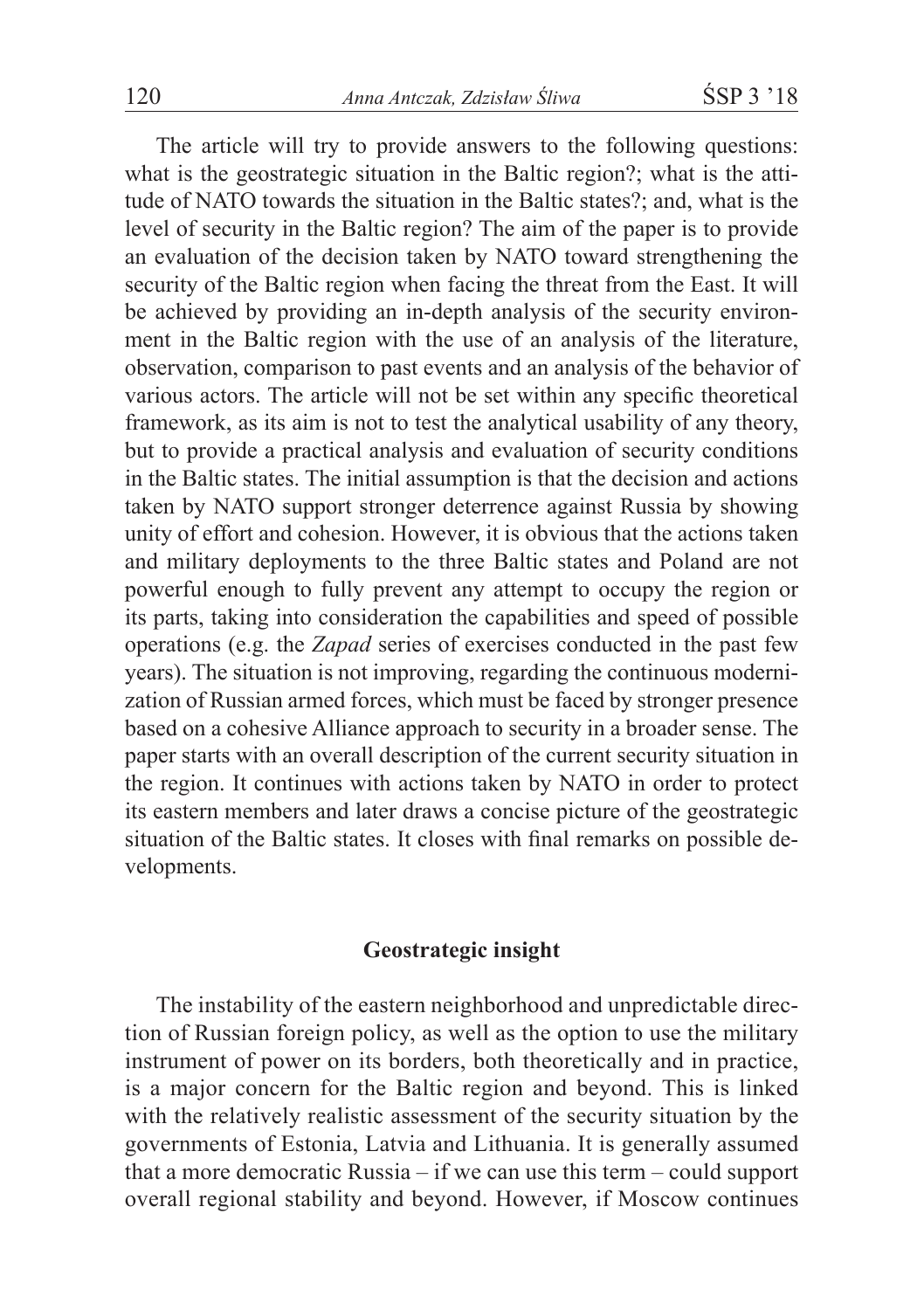with its non-democratic actions, the security environment will be more sensitive with a possibility of collapsing into the nightmare of a new Cold War or even actual war. It might even be worth asking if we already have a new Cold War. The Russian decision in 2015 to withdraw from the Treaty on Conventional Armed Forces in Europe and to continue their military build-up on NATO's eastern flank causes real and validated concerns. These are expressed by leaders in the region, but also by well-known think-tanks, such as RAND (Shlapak, 2017), the Potomac Foundation, Chatham House, and also regional ones such as the Center for Security and Strategic Research (Praks, 2015) and such researchers as Juri Luik, General (ret.) Wesley Clark or General (ret.) Sir Richard Shirreff (Clark, 2016). The reinforcement of the Kaliningrad Oblast (creating a highly militarized enclave) raises 'isolation' concerns, and that factor demonstrates the limited will of Russia to move toward cooperation, and rather the drive toward confrontation and exerting pressure on democracies located in its vicinity. The constant build-up of Anti Access/Area Denial (AA/AD) capabilities shows Russia is enhancing its defensive strength, but it could also be used for offensive purposes, by covering attacking units engaged in achieving limited objectives. It is essential to keep a close eye on the enlargement of AA/AD potential, as "Russia would be capable not just of sealing off the Baltic states in the 'bubble' that covers air, sea and land dimensions, but also of fiercely contesting other spaces of critical importance to military operations – in the electromagnetic spectrum, cyberspace, and even outer space by using anti-satellite capabilities" (Clark, 206, pp. 12–13).

The military exercise scenarios are varying year by year, and although they are officially limited in scale and are announced as being counter-terrorist in nature, the scale, quantity of troops and types of equipment do not support such a message. They are clearly aimed at presenting Russia's ability and readiness to plan and execute large scale joint operations (within the Collective Security Treaty Organization, but rather not with major partners in the Shanghai Cooperation Organization). The planned utilization of nuclear weapons, the use of nuclear submarines, heavy armor formations, strategic aviation and other 'hard' tools are definitely not aimed at combating terrorists. The creation of Tank and Combined Arms Armies and merging brigades into divisions shows a growing ability and readiness to conduct operations along separate avenues of approach and mobility corridors. The *Zapad* (Russian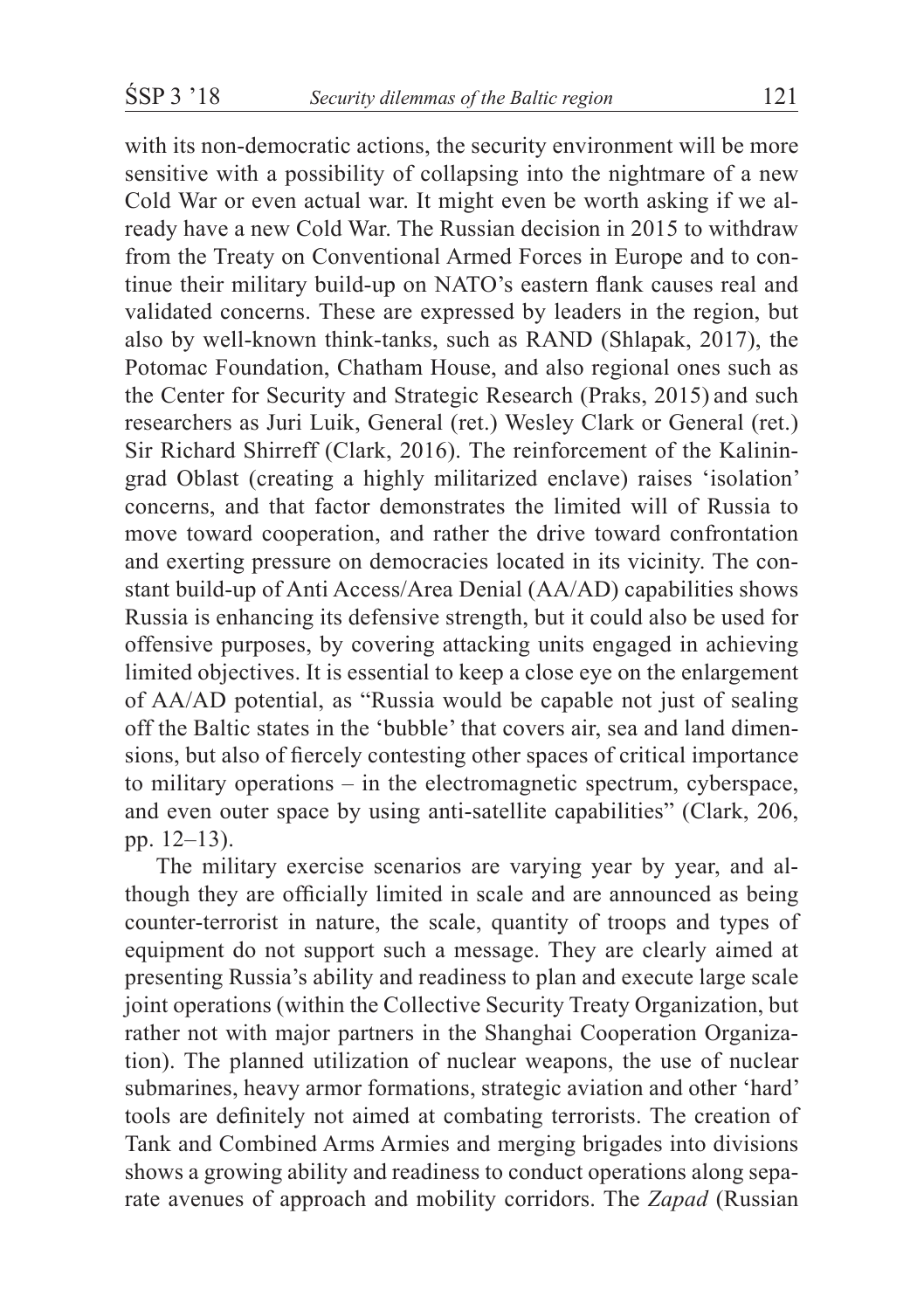for west) 2017 exercises were a demonstration not only of military capabilities and numbers, as these were just episodes within a sequence of other small exercises both before and after them, but also displayed Russia's potential to be part of a bigger scenario played out to a complex operational plan. The purposefully shaped propaganda reinforced messages in Russian society, strengthening its metanarratives. Moreover, officially available data is an important part of *maskirovka* (Russian for military deception) to show power and hide real deficiencies and problems. The modernization of Russia's armed forces is going slowly, the Sukhoi Su-57 is still not in units, the T-14 Armata is not to enter service in the expected numbers; the 2S35 Koalitsiya-SV has been postponed to 2020; no purchases of major surface navy ships are planned, and there are further symptoms of deficiencies. Nevertheless, Russia should never be underestimated, as it is a strong regional actor with global ambitions. From the military point of view, it possesses a very clear and direct chain of command allowing it to start operations at short notice, denying time for NATO to react in sufficient force. It is underpinned by a National Defense Control Center as "a new mechanism in the operation of state defense" (Vershinin, 2016, *Russia Opens*, 2014). It makes it possible to monitor the situation in the country and share information among all security related national entities, which is key to ensure the recognition of early warning indicators and a comprehensive approach to national defense using all instruments of power in an orchestrated way. Russia is also exercising its 'hybrid warfare' instruments to destabilize its neighbors on the one hand and to enhance its own propaganda potential on the other.

The nations of Estonia, Latvia and Lithuania are under constant INFOOPS attack aiming to divide and destabilize them internally and to isolate externally. All tools are utilized, and this creates an effect of constant uncertainty, influencing them all. The evolving scenarios extend the uncertainty about Russia's intentions and create a dilemma about what regional armed forces should be procured to meet the threat. Thus, a question arises of whether these countries should be ready to face conventional or 'hybrid threats'? They are different in nature, demanding distinct sets of capabilities and tools to oppose them. Is it clear that open aggression would activate Article 5, therefore all actions which could not activate Article 5 would cause a dilemma in NATO regarding possible reactions, and so Russia can be expected to behave in this way. The efficiency of cooperative security is based on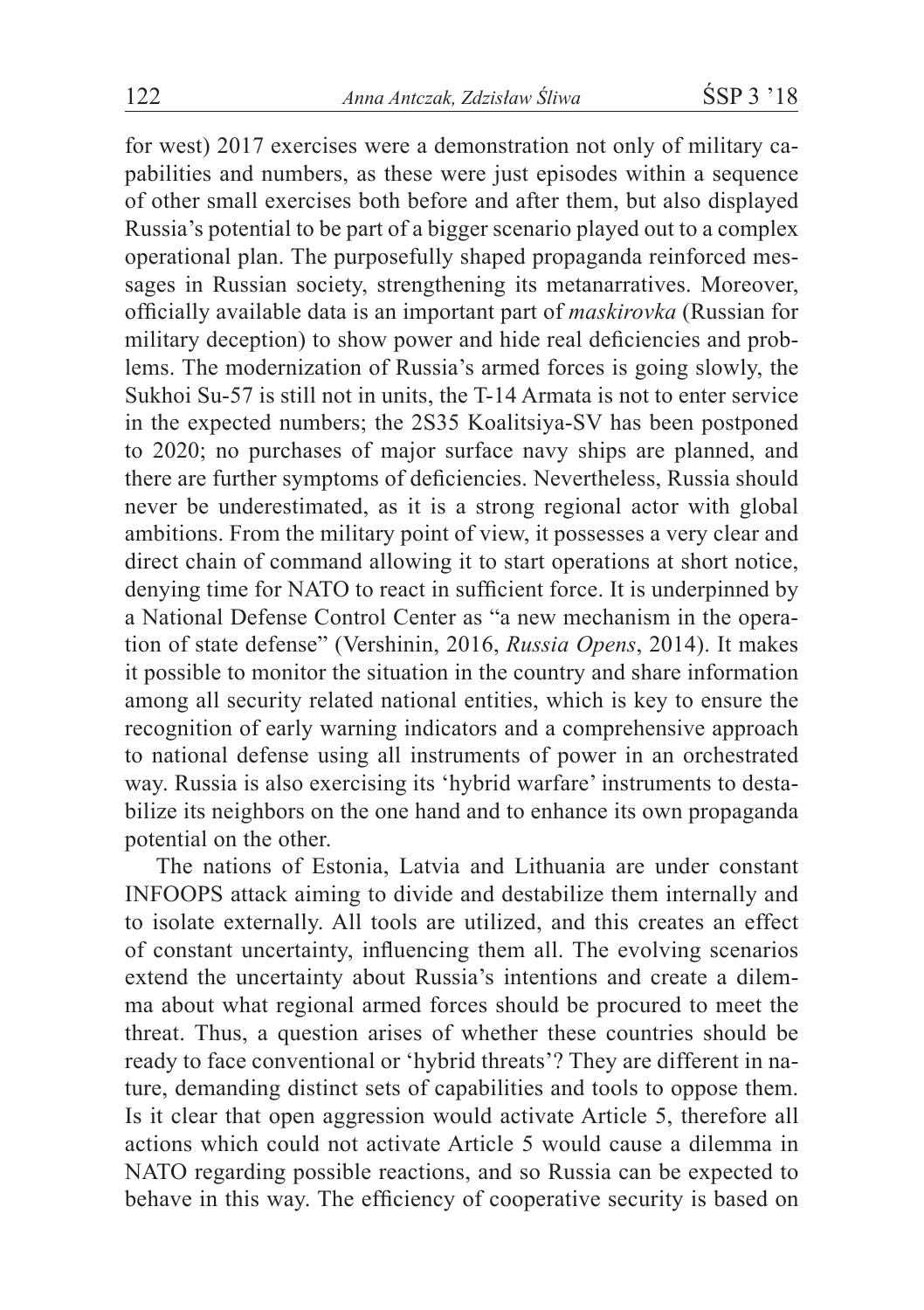involvement and synergy of Estonia, Latvia and Lithuania, but similarly on the direct and constant involvement of all NATO allies and external actors in building regional stability and peace. Likewise, the security of each single nation is based on other countries' willingness to pay the price, bearing in mind that "an increase in one state's security decreases the security of others" (For more about the concept see: Jervis, 1978, pp. 167–214; and also: Coper, 2012, p. 177). NATO and the EU, and their ability to use cohesively all instruments of power in concert to minimize threats is intended to produce positive stability and to counterbalance any other actor, especially Russia. The Wales Summit in 2014 supported the assurance concept, and the Warsaw Summit in 2016 implemented stronger deterrence actions, with the Enhanced Forward Presence (EFP) battalion-size battlegroups as a symbolic component of NATO cohesion and involvement in strengthening Estonia, Latvia, Lithuania and Poland's sovereignty. The EU is reinforcing sanctions, trying to create the political isolation of Russia, due to its understanding of the possible long-term consequences of any conflict escalation in the region. Both NATO and the EU understand that any successful attempt by Russia to damage the cohesion of these organizations could affect their internal solidarity, leading to disintegration and chaos in the whole continent and beyond.

## **NATO attitude**

The Wales Summit in 2014 was conducted just a few months after the Crimea crisis, which showed the Kremlin's assertive policy, and its ability to exploit any opportunities at short notice. Part of a sovereign state was annexed by Russia, but the global reactions were inadequate. Furthermore, the enlargement of the NATO Response Force (NRF) and creation of the Very High Readiness Joint Task Force – VJTF (*Wales Summit Declaration*, 2016) was decided, to show the enhanced readiness of Western troops, albeit they were still to be assembled. The Baltic states' perception of the growing Russian threat was not answered properly, and was even underestimated. Events proved that assurance was not sufficient, and company size units were not powerful enough as a deterrent, especially as the crisis in the South (migrant issues) caused some nations to be more concerned about that than the war in Ukraine. The Baltic states have historical experience of Russia, and so they never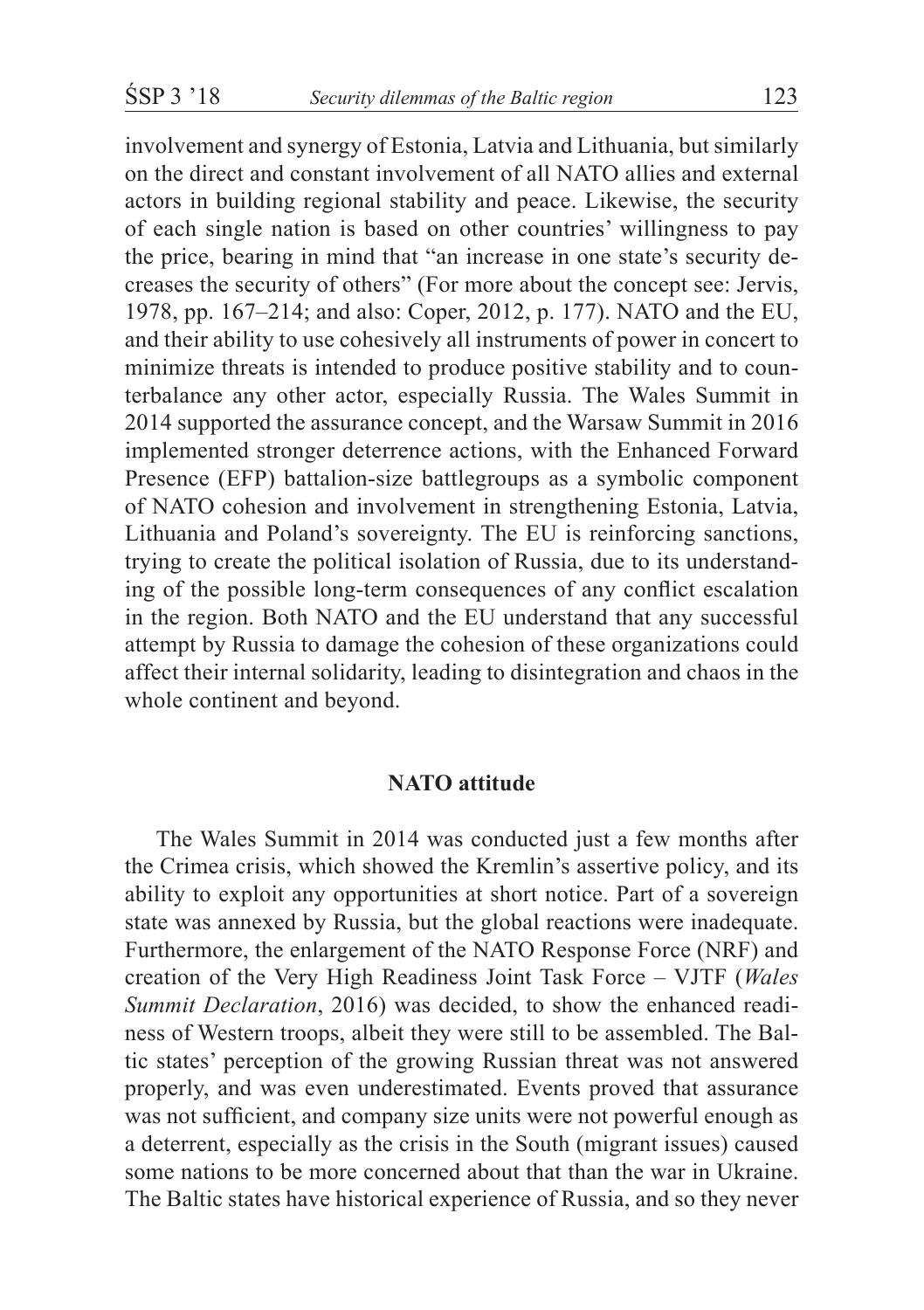overlooked the military threat from the eastern neighborhood. This is also linked to the fact that they have credible and reliable expertise regarding Russian military capabilities, tactics and techniques. This fact is of great significance, and there is an ongoing need for such knowledge. The Warsaw Summit in 2016 pushed the Alliance more toward deterrence, although still on a limited scale. To date, NATO member states are not able to invest more militarily, and there are real limitations of the three Baltic states to host bigger forces. It is also a matter of will, based on each single nation's assessment of the direct threat against their national security.

However, it is clear that the Alliance will not be inactive in the case of any aggression, which will cause the direct involvement of NATO soldiers in the fight. Aggression will evoke a comprehensive reaction from NATO, and it will also cause the extension of sanctions against Russia in cooperation with the EU. The combination of political isolation, NATO's military capabilities and economic pressure will have a devastating effect on the Russian government and society. This would probably be too much for the current authorities to handle in the long term. The need to take a decisive stand has been promoted especially by the Baltic states, Poland and Romania, which have used every occasion during NATO and EU meetings to advocate the issue. The Warsaw Summit decision to establish the Enhanced Forward Presence (EFP) in Estonia, Latvia, Lithuania and Poland (see Fig. 1) with respectively the United Kingdom, Canada, Germany and the United States as framework nations, was a step forward toward facing the threat (*Warsaw Summit Communiqué*, 2017). Moreover, it sent a message to the societies of eastern Europe, confirming the cohesion and determination of the Alliance, to enhance belief and trust among member nations and to reassure these countries that they will not be left alone.

The Enhanced Forward Presence has already been deployed in the above-mentioned states, proving the decisiveness of the Alliance. However, they are still facing command and control issues, logistics difficulties, differing tactical procedures and even language challenges, but their presence is linked with a strong political message. The issue is the will to preserve the continuity of those rotationally deployed troops when the perception of threat starts to diminish. The decision to create the Headquarters Multinational Division Southeast was another important factor related to enhancing command and control in the region, as that aspect is still a challenge.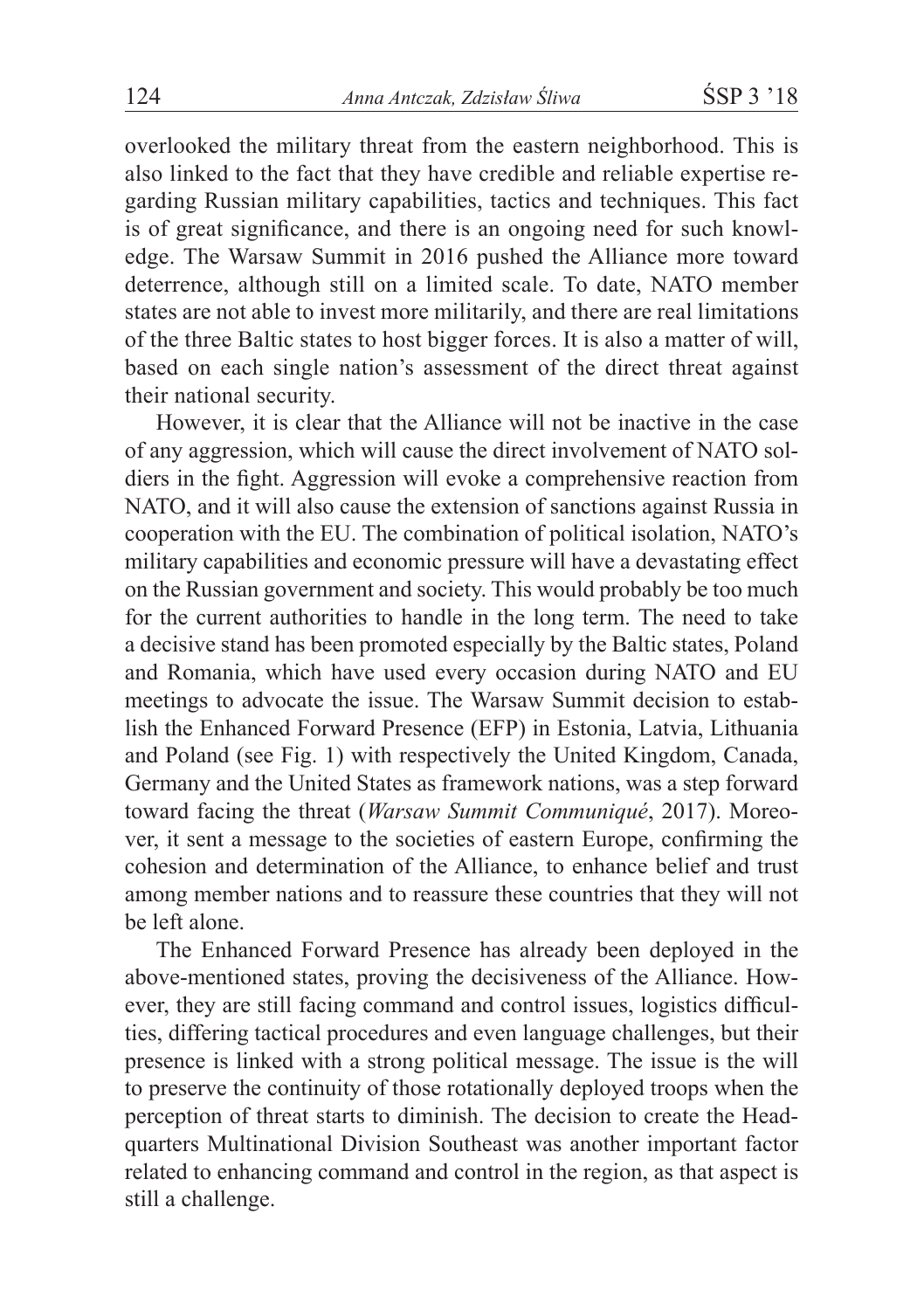

Fig. 1. Location of NATO's Enhanced Forward Presence units

**Source:** *NATO's Enhanced Forward Presence*, US Embassy in Tallinn, Twitter post October 31, 2016.

The NATO Force Integration Units (NFIUs) concept, initiated during the Wales Summit and composed primarily of six NFIUs, was further strengthened during the Warsaw Summit by creation of two more NFIUs. Their role was to facilitate the deployment of major NATO units and to "support collective defence planning, provide expertise and prepare the ground for the deployment of the Very High Readiness Joint Task Force" (*New Units for the New Challenges*, 2017). Thus, they were designed in general to prevent conflict, rather than to escalate or provoke it, similarly to the EFP. The decisions toward stronger deterrence are to be continued, which is recognized by Russia and challenged by confrontational actions. The rotational presence does not violate the agreement between NATO and Russia signed in 1997 during the NATO Summit, stating that "the Alliance will carry out its collective defence and other missions by ensuring the necessary interoperability, integration, and capability for reinforce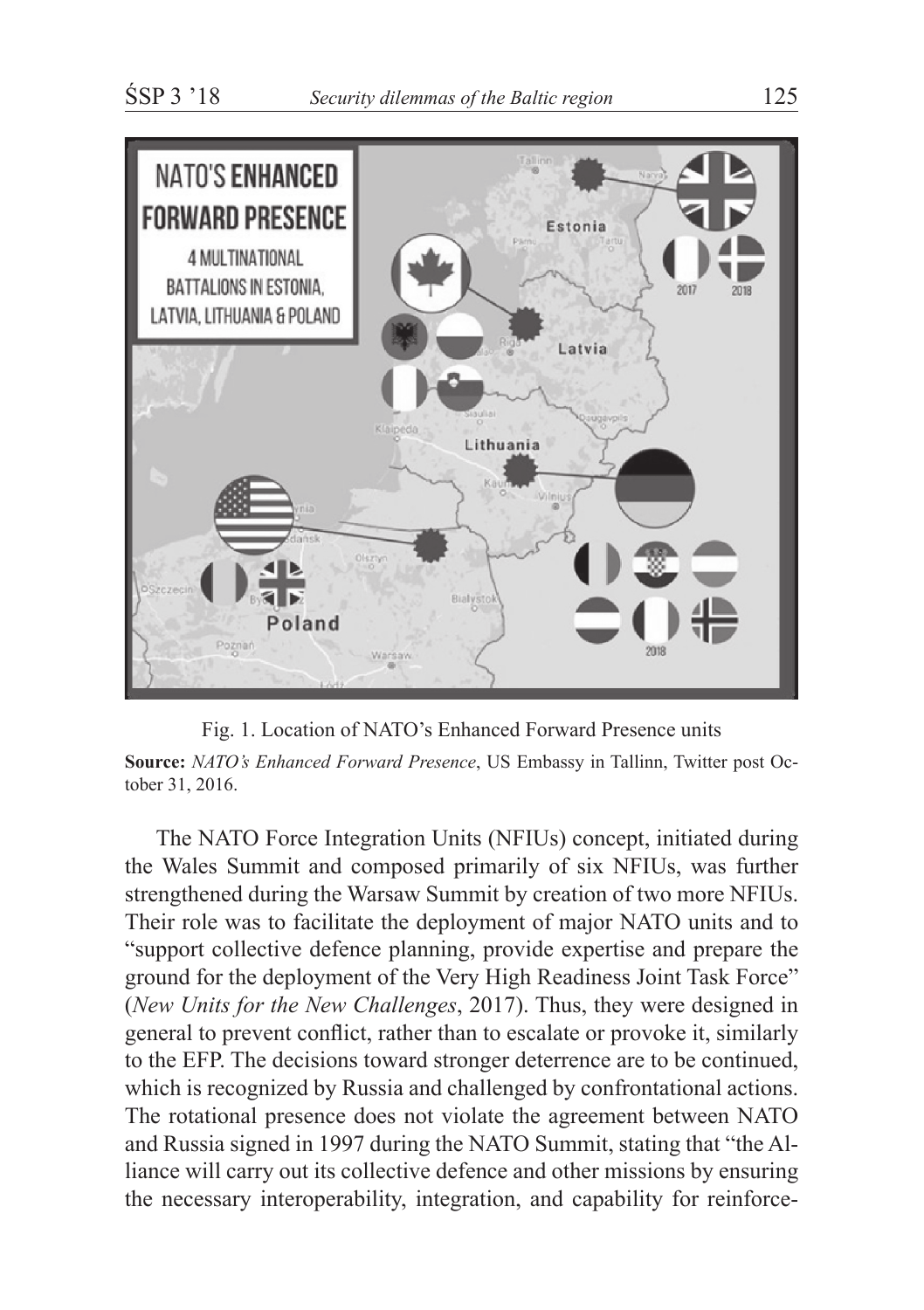ment rather than by additional permanent stationing of substantial combat forces" (*Founding Act on Mutual Relations*, 1997). It is also necessary to bear in mind that this agreement was signed under a different security environment, which was quite specific.

In spite of the decisions mentioned, provocative Russian activities in the vicinity of the Baltic states have been continued and even escalated after the Warsaw Summit. Selected units from three military districts (Central, Western, Southern MDs), North Fleet, Aerospace Forces and Airborne Troops were put into full combat readiness at the end of August 2016. It was also a precondition for the strategic level command-staff exercise of the Southern Military Districts codenamed *Caucasus 2016* in which approximately 12,500 troops were supported by aviation and heavy equipment. The number of soldiers participating in an exercise is always below 13,000, following the 2011 *Vienna Document on Confidence- and Security- Building Measures*, but other troops are exercising in different locations and time frames. The scale and the snap activation of *Zapad* and other similar exercises are a clear message directed at NATO, showing that the decisions of the Warsaw Summit do not change anything, and that the scale of ongoing NATO deployment is minor compared to the real capabilities of the Russian Federation. It also puts pressure on NATO, as it again draws a picture of Russia as an unpredictable country, ready to further challenge the already shaken regional stability. Its military activities, supported by ongoing modernization of its armed forces require a consolidated and solid response, as every sign of indecisiveness or lack of cohesion within the Alliance could be a trigger to execute more than just 'snap exercises.' This is connected with NATO's constant presence in the region and possession of credible capabilities allowing it to face a possible threat, including the socalled 60-hours RAND corporation scenario, which conducted war-games, and estimated that Russian troops could reach Tallinn and Riga in just 60 hours (Shlapak, 2016, p. 4). The assessment was based on four factors: overall correlation of the ratio of forces; significant Russian advantage in tactical and operational firepower; limited maneuverability of NATO forces and limited time for NATO airpower to sufficiently combat Russian units before they reach their objectives (Shlapak, 2016, pp. 4–6). The military scenario is not likely now, but following the New Generation Warfare concept presented by General Gerasimov,<sup>1</sup> the threat still exists and refers to

<sup>&</sup>lt;sup>1</sup> For more about the concepts of the General Valery Gerasimov see: Герасимов, 2013, and also Thomas, 2016, pp. 16–19.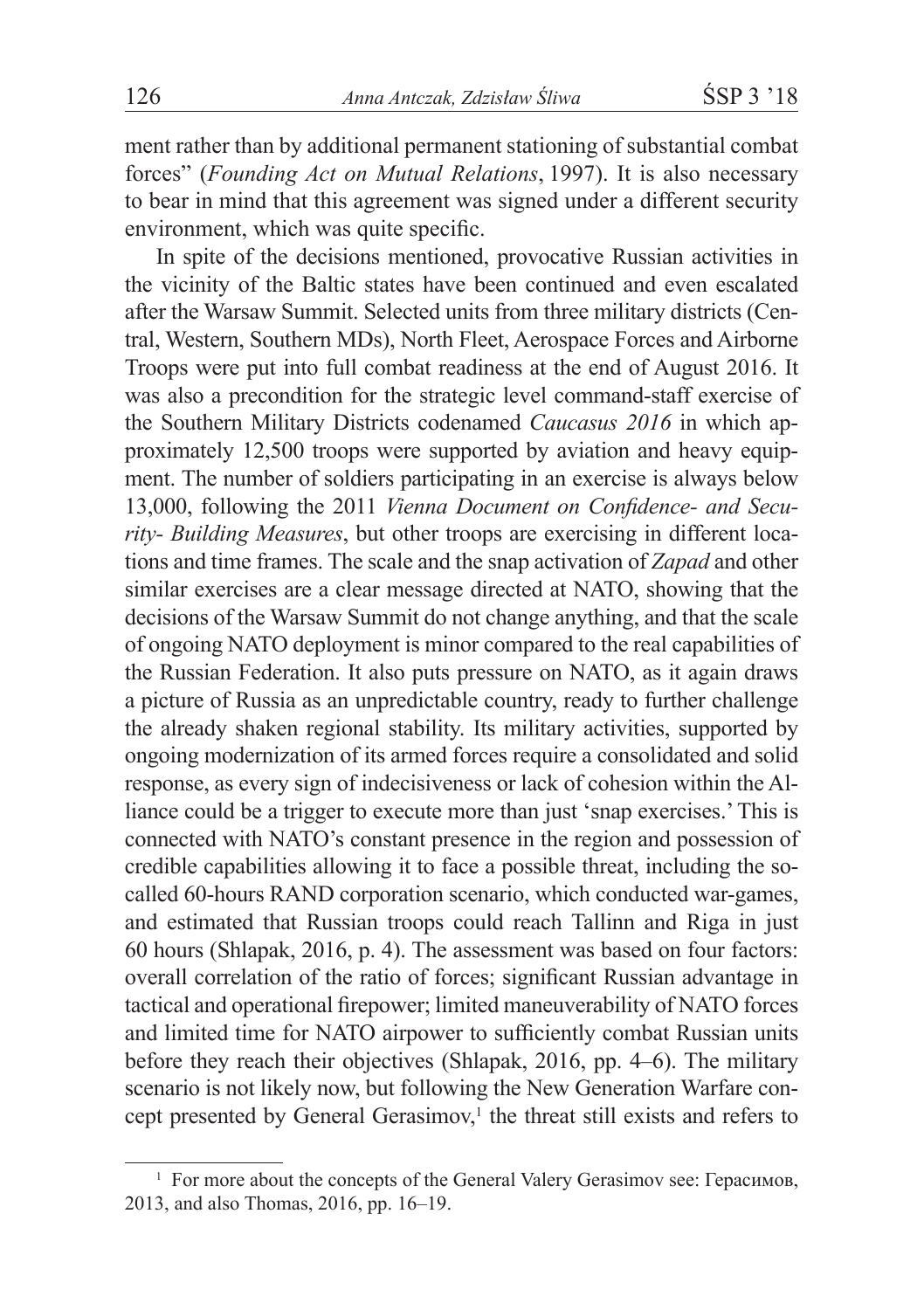other than military instruments of power.<sup>2</sup> The exercise *Zapad 2017* in September was an element of applying pressure to the whole of Eastern Europe by displaying military capabilities and the readiness to initiate operations at short notice. Although the focus of attention was on the Belarus part of the drills, the major deployments were conducted in the Western Military District and in the Arctic (Stormark, 2017). The exercise was also to present that Belarus is and will remain a part of the Russian area of influence, and its territory is potentially to be used for military operations, which significantly complicates the defensibility of NATO, and specifically Poland, putting it in a very unfavorable geostrategic position.

#### **Situation in the Baltic states**

The Baltic states met their allied commitments by participating in all major NATO operations abroad within their limited capabilities, and this was also one of the reasons for shifting national resources toward creating the expeditionary capabilities required to fight arm-in-arm with their NATO partners, demonstrating their credibility and reliability. As for now, Estonia, Latvia and Lithuania are recognized as fragile partners, requiring stronger deterrence capabilities and support with respect to collective defense within Article 5 of the Washington Treaty. They deserve such support, as their failure would also mean the failure of the whole of NATO as a security organization which would further destabilize security, not only in Europe, but also beyond the region.

The Baltic states are now investing in their military capabilities, developing armed forces, combat power, reinforcing their territorial defense posture, organizing information campaigns to highlight the risks, increasing military budgets, but despite this, they are in no position to face the threat alone. They are investing in modernization projects, developing military infrastructure to improve their Host Nation Support capabilities, but they also need to be sponsored strongly by NATO as an organization, as it is its common interest both now and in the long-term perspective. Examples of developing capabilities are mechanization of combat brigades (in spite of the variety of combat platforms used by each nation), investment in anti-armor and air defense (short range in all

<sup>&</sup>lt;sup>2</sup> NATO recognizes four national instruments of power: military, political, economic, and civil – MPEC (See: *Allied Command*, 2013, pp. 1–9).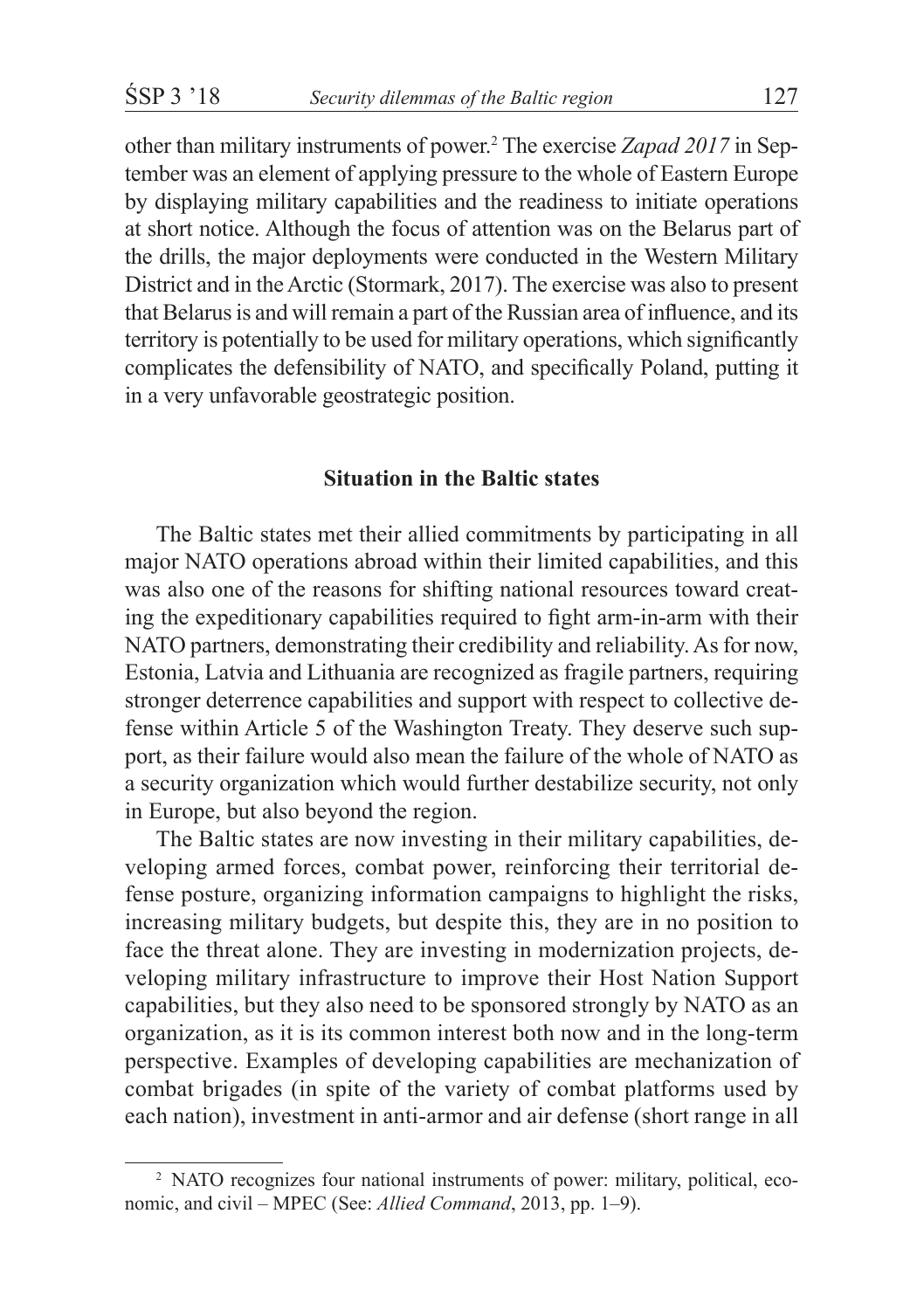countries and mid-range air defense in Lithuania), and an extensive program of exercises to improve interoperability. Moreover, strong investment in territorial defense forces such as the Estonian Defence League (Est. *Kaitseliit*), Latvian National Guard (Lat. *Zemessardze*) or Lithuanian National Defence Volunteer Forces shows their readiness to face conventional and unconventional threats and the growing consolidation of the societies. In 2015, during a tripartite meeting of Latvian, Lithuanian and Estonian Defense Ministers, the three countries recognized "the need to develop joint solutions for air defense and unified infrastructure to support a long-term allied presence in the Baltic countries" (*Latvia and Lithuania to sign joint defense purchase plan*, 2016). The following year, the Ministers of Defense of Latvia and Lithuania signed a joint communiqué on September 15, 2016, aiming to synchronize the procurement of military equipment, which is a step toward the further consolidation of their military capabilities and enhancing their common defense capabilities.

Cooperation is, however, still an issue, mainly due to the limited number of projects planned and executed together, so "the Baltic states should reassess the importance of their trilateral cooperation" (Romanovs, Andzans, 2017, p. 22). There were also projects in the past involving other countries like Poland, but they have since almost entirely disappeared. The Baltic states must rethink such possibilities, along with initiating closer cooperation with their neighbors, as they share a common operational space and could share experiences in certain fields. As an option, they could share experiences with Poland, which is now creating its own Territorial Defense Force. A common regional approach and links with Poland are important factors also with respect to the so-called Suwalki Gap (Figure 2), which is perceived as "the most vulnerable spot in the Western alliance" (Barnes, 2016). The importance of Poland for its geostrategic locations is vital in the current security setup in the Baltic region. General Ben Hodges, the former commander of the United States Army Europe, emphasized this very strongly saying that "Poland has become for the United States Army the centre of gravity for everything that we are doing in terms of deterrence" (*Poland 'centre of gravity'*, 2017).

In relation to the Suwalki Gap, he recognized it as one of possible hotspots in the current security setup and that "narrow piece of land connecting two NATO member states Poland and Lithuania – the Suwalki Gap – could potentially be a target of Russian military aggression" (Gri-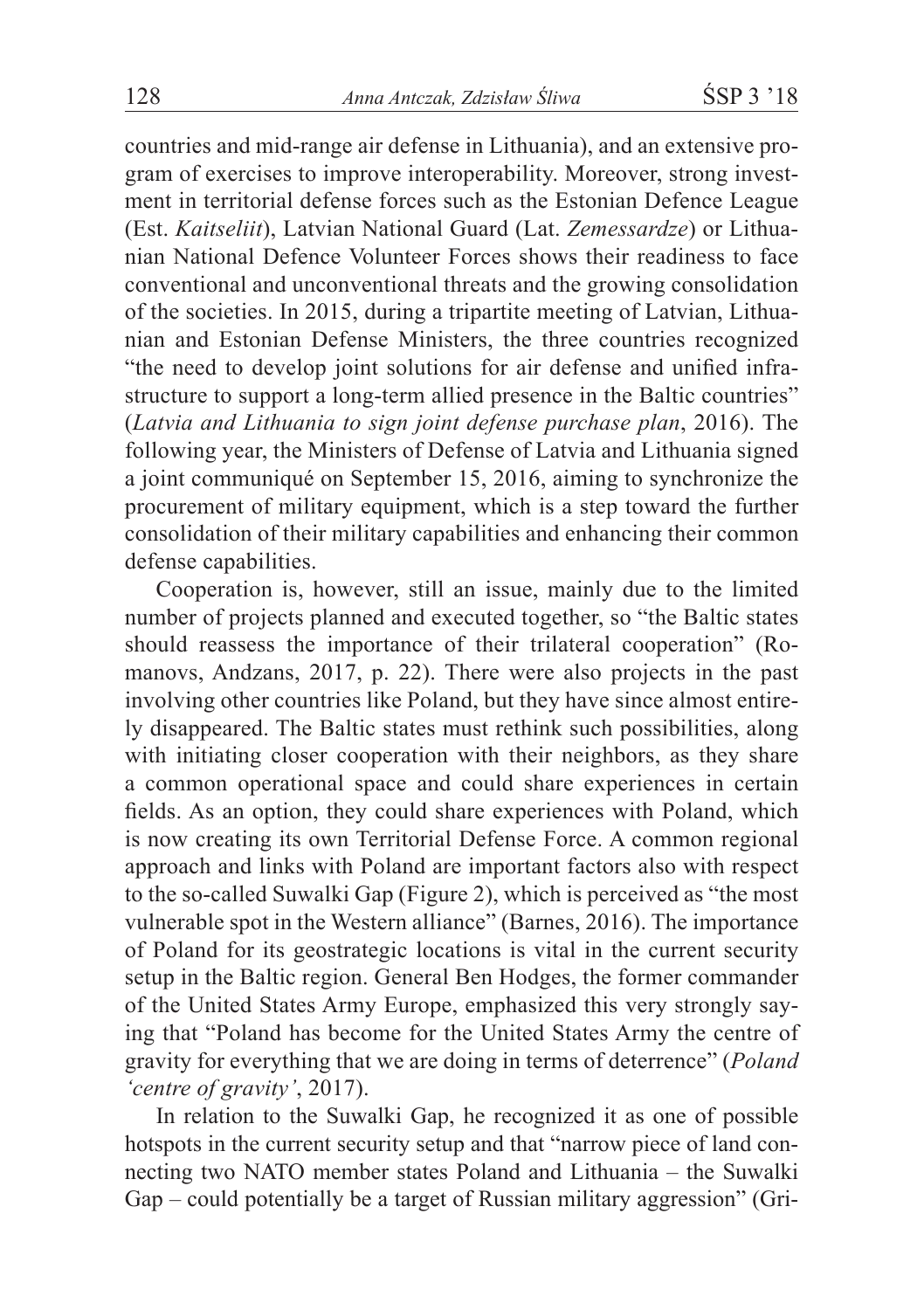



**Source:** E. Walker, UC Berkeley, *Eurasian Geopolitics*, Word Press, 29 March 2016, https: //eurasiangeopolitics.com/2016/03/29/putins-dilemma-why-pushing-back-against-natoencroachment-makes-russias-nato-problem-worse/suwalki-gap/#main, October 22, 2017.

gas, 2016). That term also has historical connotations, but whereas during the Cold War "the concept of the 'Fulda Gap' was a symbol of Allied solidarity in German defense, the 'Suwalki Gap' could turn into a symbol of the weakness of the West" (*Suwalki Gap*, 2016; Elak, Śliwa, 2016). The other two hotspots mentioned were Syria and Donbas. The real conventional threat could come from the east, and the lack of capabilities to face it could even lead to the disintegration of NATO, as the occupation of the Suwalki area could cut the Alliance area into pieces. This is vital for the Baltic states, and they should not be suppressed by Russia only because they are small. Since 2004, they have relied on NATO as a security organization to fight together and to defend them if necessary. Real deterrence, however, requires a long-term vision, and not only among the three Baltic states, but also within the whole of NATO. It necessitates a clear understanding and consensus of 29 nations by recognizing that regional challenges are not really regional in nature, as they are capable of changing the current security environment in the whole of Europe including the possibility of undermining transatlantic relations, which have been fundamental for common security.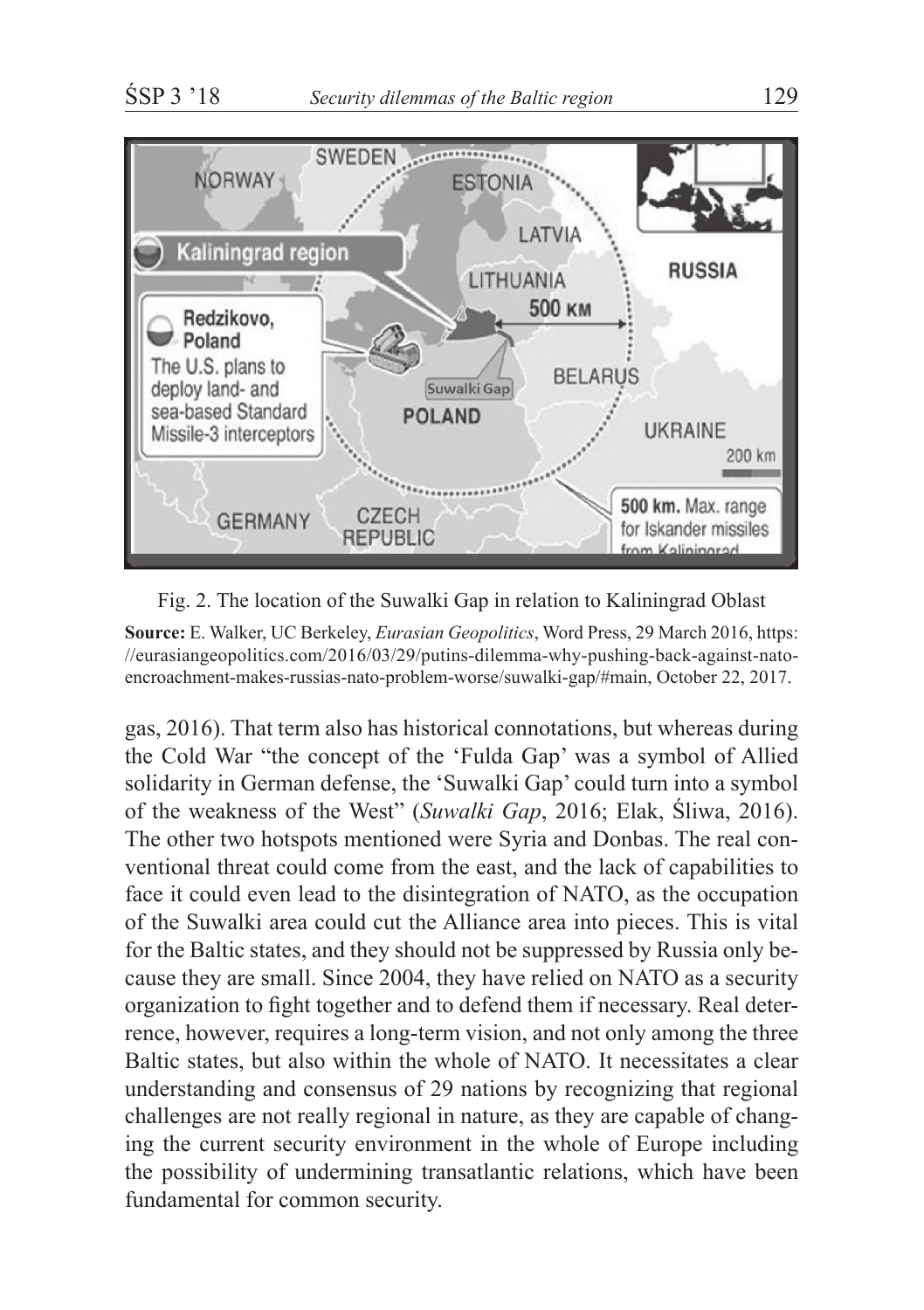## **Conclusion**

The initial assumption seems to be confirmed; however, it is obvious that the geostrategic position of the Baltic states is extremely difficult, and makes them vulnerable to potential Russian attacks. Despite the fact that NATO has undertaken some declaratory and real actions to support the Baltic states, this may not be enough in the future, especially when it comes to cyber-attacks (cyberterrorism). It is also essential that all NATO member states cooperate and act coherently, as erosion of NATO's unity may be the greatest threat, not only for the Baltic states, but for all members of the alliance.

The situation in the Baltic region is and will remain complex in the coming years, as Russia will continue its pragmatic approach to meeting own aims, including maintaining the pressure on individual nations and on the Alliance as a whole. Nevertheless, NATO Secretary General, Jens Stoltenberg, said: "NATO's two-track approach toward Russia is the right one. We need more defence and more dialogue. NATO is delivering both" (*Opinion piece by NATO Secretary General Jens Stoltenberg*, 2016). Thus, the forward military presence should be linked to efficient dialogue with Russia. Such an approach keeps the door open, but political discourse must be accompanied by showing real power. Some nations, including Russia, perceive a lack of power as a weakness worth exploiting. Such initiatives of the Warsaw Summit as The United States' European Reassurance Initiative, the Transatlantic Capability Enhancement and Training Initiative, UK-France Combined Joint Expeditionary Force concept (*Warsaw Summit Communiqué*, 2016), or the Visegrad Group's decision to provide rotational presence are important. Nevertheless, Russia is believed to be consuming its reserve funds and will have a problem paying its budget deficit, which means that if sanctions are not waived, the country may find itself on the edge. However, the improvement in the raw materials market allows cautious optimism about the Russian economy. Nevertheless, if the economy declines again in the future, it will require decisions by the Kremlin, and one of them could be linked with playing the military card again. It is hard to predict whether this will be in the Caucasus, or Ukraine again, but also the Baltic region could be targeted by the use of hybrid tools. Thus, the decisions to support the region could have come too late to face the threat, especially as the NATO battalions deployed in 2017 are good tools of deterrence, but they are not capable of dealing with direct aggression. Standing forces would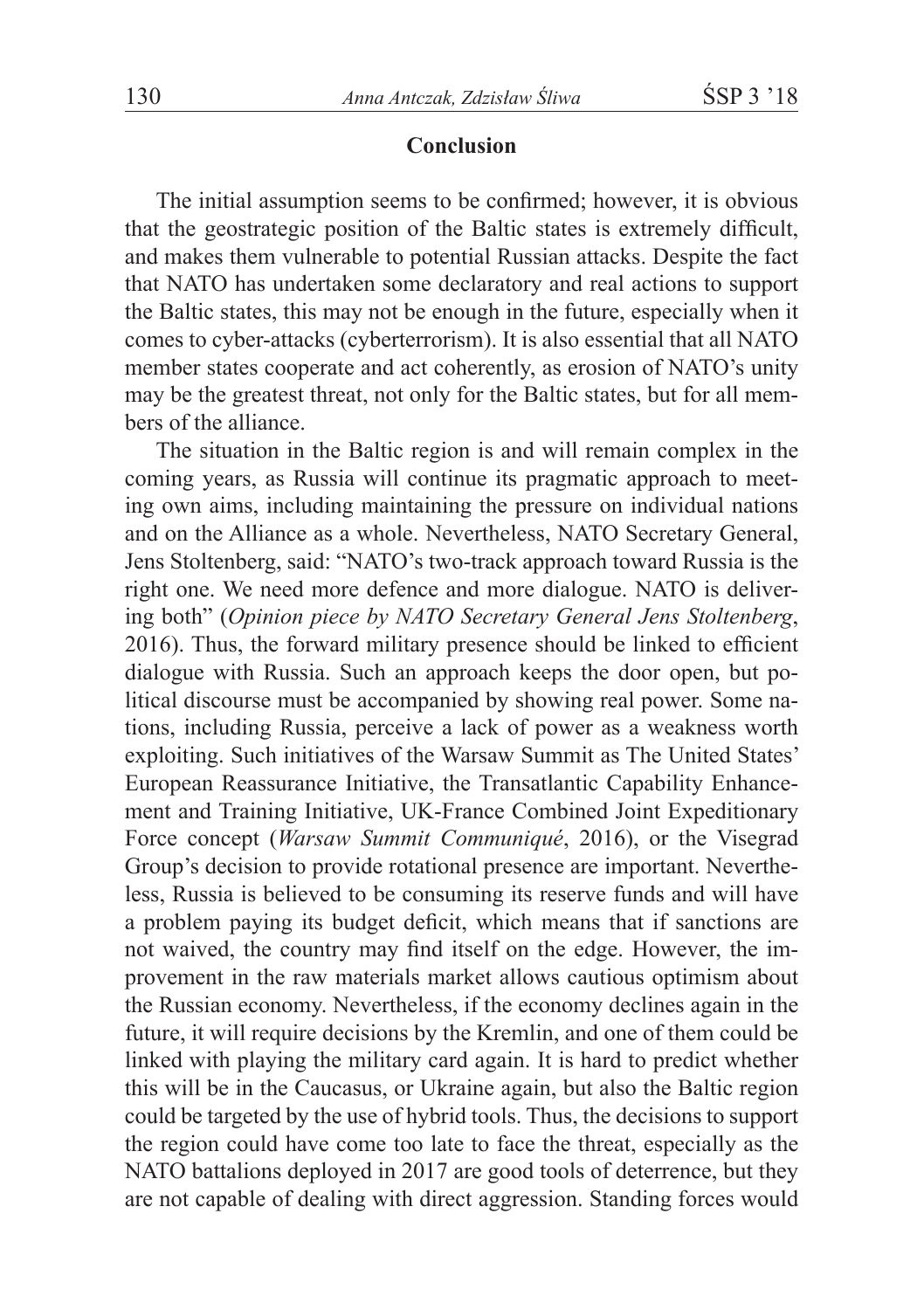be a more appropriate solution, but this would require an allocation of additional troops and funds from the sending nations, and a significant investment by the host nations in the Baltic region to deliver the required level of Host Nation Support. There are also limits in terms of operational area, as it cannot allow the deployment of major military forces due to the limited infrastructure and the size of the area. Moreover, they could be cut off from the main NATO area (if the Suwalki Gap is blocked, even temporarily). Without support and sustainment, they could be treated as hostages and a 'card to play.'

There are many questions that need an answer regarding the situation in Eastern Europe. The last change of NATO Command Structure did not introduce a shift of any HQ towards the east to facilitate the consolidation of the capabilities to run operations there. Multinational Corps North East is undergoing reorganization and transformation into a High Readiness Forces HQ and this is a good step, including achieving full operational capabilities by the subordinated NATO Force Integration Units (NFIUs). Along with the Enhanced Forward Presence battlegroups this is a significant and visible footprint showing a real regional focus and the importance and validity of NATO's collective defense decisiveness. However, the greatest concern is whether the response is adequate to the risk of aggression towards the Baltic states. Is it enough to deter, taking into account the whole spectrum of threats? What is the future of the US presence and engagement in Europe? Will NATO be ready to deploy more forces in the region (e.g. brigade size units) to supplement the three Baltic nations' military capabilities once the infrastructure allows such an action? Will all NATO members be ready to continue the current drive towards Russia, taking into consideration their particular national interests? All these questions are still valid and must be answered soon, as they are critical for NATO as a security organization to preserve its credibility and unity, showing readiness to take decisive steps to support each of its member states.

#### **Bibliography**

Barnes J. (2016), *Closing the Gap: NATO Moves to Protect Weak Link in Defenses Against Russia*, "Wall Street Journal," New York, http://www.wsj.com/ar-

*Allied Command Operations Comprehensive Operations Planning Directive COPD Interim V2.0*. (2013), SHAPE, Brussels.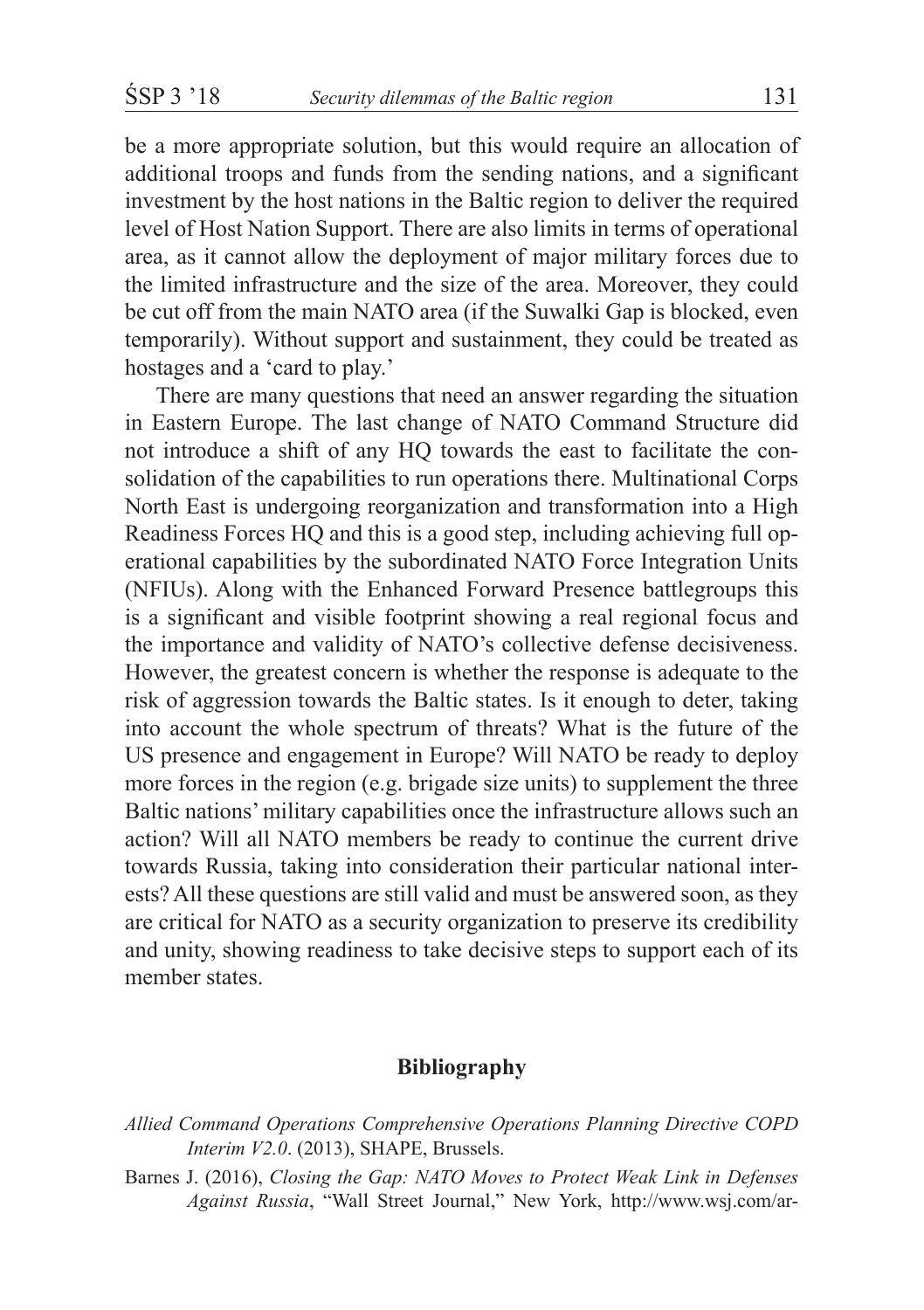ticles/closing-the-gap-nato-moves-to-protect-weak-link-in-defenses-againstrussia-1466205268, 12 October 2017.

- Clark W., Luik J., Ramms E., Shirreff R. (2016), *Closing NATO's Baltic Gap*, International Centre for Defence and Security, Tallinn.
- Coper B. S. (2012), *Refugees and national Security: Crossing the Threshold of Insecurity*, in: *Refugees Worldwide. Volume 1: Global perspective*, eds. D. Elliott, U. A. Segal, ABC-CLIO, Santa Barbara.
- Elak L., Sliwa Z. (2016), *The Suwalki Gap NATO'S fragile hot spot*, "The Scientific Quarterly," no. 2, vol. 103, The War Studies University, Warsaw.
- *Founding Act on Mutual Relations, Cooperation and Security between NATO and the Russian Federation signed in Paris, France* (1997), NATO Website, https:// www.nato.int/cps/en/natohq/official\_texts\_25468.htm, last updated 12 October 2009, 28 October 2017.
- Grigas A. (2016), *NATO's Vulnerable Link in Europe: Poland's Suwalki Gap*, The Atlantic Council, http://www.atlanticcouncil.org/blogs/natosource/nato-svulnerable-link-in-europe-poland-s-suwalki-gap, 14 October 2017.
- Jervis R. (1978), *Cooperation under security dilemma*, "World Politics," vol. 30, no. 2.
- *Latvia and Lithuania to sign joint defense purchase plan* (2016), Latvian Public Broadcasting English-language service, http://eng.lsm.lv/article/society/defense/latvia-and-lithuania-to-sign-joint-defense-purchase-plan.a200830/, 23 October 2017.
- *New Units for the New Challenges* (2015), the Website of the Multinational Corps Northeast, https://mncne.pl/new-units-for-the-new-challenges/, 28 October 2017.
- *Opinion piece by NATO Secretary General Jens Stoltenberg* (2016), NATO Website, http://www.nato.int/cps/en/natohq/opinions\_134210.htm, 27 October 2017.
- *Poland 'centre of gravity' for US Army in Europe* (2017), "Worldbulletin News," http://www.worldbulletin.net/europe/192946/poland-centre-of-gravity-forus-army-in-europe, 12 October 2017.
- Praks H. (2015), *Hybrid or Not: Deterring and Defeating Russia's Ways of Warfare in the Baltics – the Case of Estonia*, "Research Paper," no. 124, NATO Defence College, Rome.
- Romanovs U., Andzans M. (2017), *The Trilateral Military Cooperation of the Baltic States in the "New Normal" Security Landscape*, in: *Security in the Baltic Sea Region: Realities and Prospects The Rīga Conference Papers 2017*, eds. A. Sprūds, M. Andžāns, Latvian Institute of International Affairs, Riga.
- *Russia Opens New National Defense Control Center: Tech Savvy and Prompt* (2014), "Sputnik News," Military and Intelligence, https://sputniknews.com/military/201412011015358641/, 27 November 2017.
- Shirreff R. (2016), *War with Russia*, Coronet Books, London.
- Shlapak D. A. (2017), *Deterring Russian Aggression in the Baltic States. What it Takes to Win*, RAND Corporation, Santa Monica 2017. Testimony of D. A. Shlapak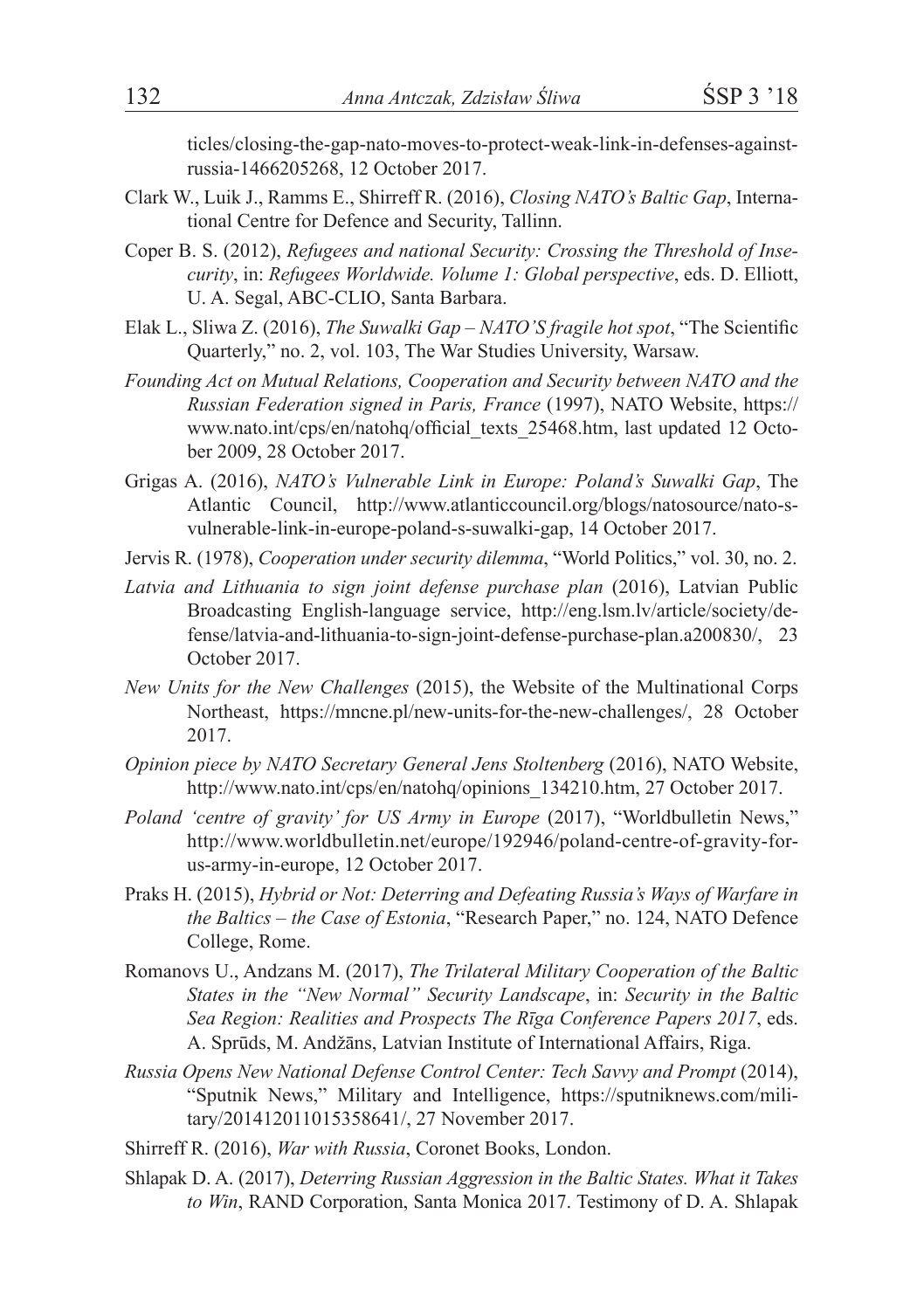before the Committee on Armed Services Subcommittee on Tactical Air and Land Forces United States House of Representatives, Washington.

- Shlapak D. A., Johnson M. W. (2016), *Reinforcing Deterrence on NATO's Eastern Flank. Wargaming the Defence of the Baltics*, RAND Corporation, Santa Monica.
- Stormark K. (2017), *Russian forces exercised attack on Svalbard*, "AldriMer," no. 18, https://www.aldrimer.no/russian-forces-exercised-attack-on-svalbard/, 23 October 2017.
- *Suwalki Gap* (2016), Global Security Org., https://www.globalsecurity.org/military/ world/europe/suwalki-gap.htm, 14 October 2017.
- Thomas T. (2016), *Thinking Like A Russian Officer: Basic Factors And Contemporary Thinking On The Nature of War*, The Foreign Military Studies Office (FMSO), Fort Leavenworth.
- Vershinin A. (2016), *Russia's military command center: Sending orders from the heart of Moscow*, https://www.rbth.com/defence/2016/01/04/russias-militarycommand-center-sending-orders-from-the-heart-of-moscow\_555889, 27 November 2017.
- *Vienna Document 2011 on Confidence- and Security- Building Measures* (2011), Organization for Security and Co-operation in Europe (OSCE), Vienna.
- *Wales Summit Declaration. Issued by the Heads of State and Government participating in the meeting of the North Atlantic Council in Wales* (2016), NATO Website, https://www.nato.int/cps/ic/natohq/official\_texts\_112964.htm, 23 October 2017.
- *Warsaw Summit Communiqué* (2016), Warsaw, http://www.nato.int/cps/en/natohq/official\_texts\_133169.htm, 28 October 2017.
- Zakem V., Saunders P., Antoun D. (2015), *Mobilizing Compatriots: Russia's Strategy, Tactics, and Influence in the Former Soviet Union*, CNA's Occasional Paper.
- *Военная доктрина Российской Федерации* (2014), Moscow, Website of the: *Совет Безопасности Российской Федерации*, The Security Council of the Russian Federation, http://www.scrf.gov.ru/documents/18/129.html, 6 November 2017.
- Герасимов В. (2013), *Ценность Науки в Предвидении. Новые вызовы требуют переосмыслить формы и способы ведения боевых действий*, "Военнопромышленный курьер", no. 8 (476), Moscow, http://www.vpk-news.ru/ articles/14632, 26 September 2017.

## **Dylematy bezpieczeństwa regionu bałtyckiego**

### **Streszczenie**

Artykuł ma na celu dostarczenie analizy przestrzeni bezpieczeństwa regionu bałtyckiego w świetle decyzji podjętej przez NATO dotyczącej wzmocnienia bezpieczeń-